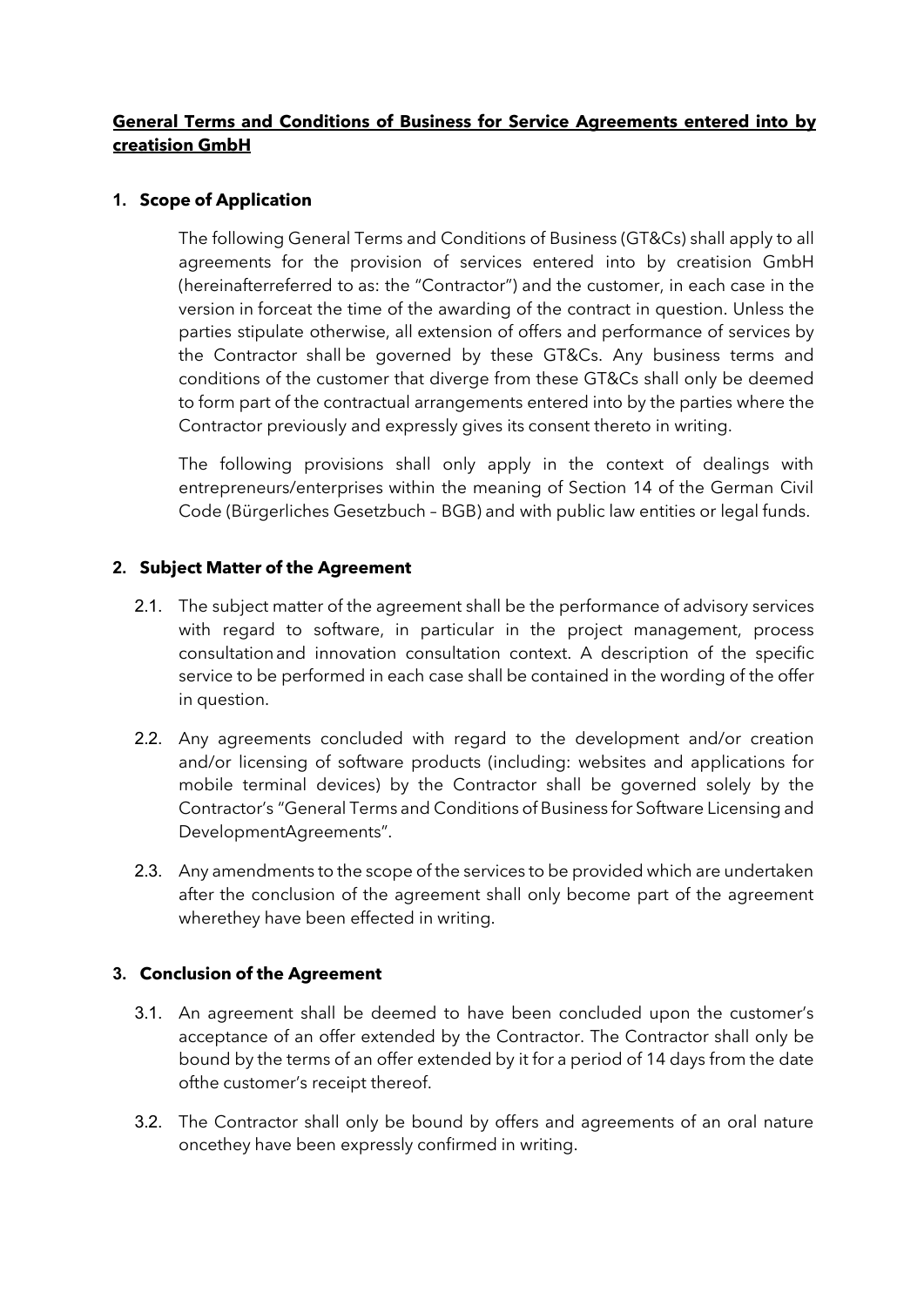### **4. Conferral of Rights of Use by the Customer / Warranties and Representations**

- 4.1. The customer shall confer upon the Contractor all rights that are necessary from atemporal, a geographical and an objective perspective – for the performance by the latter of its services in accordance with the agreement. This shall apply with regard to any trademarks, copyrights, registered design rights and patents, in particular.
- 4.2. The customer declares and warrants that he/it is entitled to confer the rights specifiedin Section 4.1 upon the Contractor.
- 4.3. The customer furthermore warrants that he/it is entitled to take the actions and issuethe declarations provided for by these provisions and the agreement in question.
- 4.4. The warranties given by the customer shall extend to the legally unobjectionable nature of the data, products and/or items in the customer's possession in terms of third-party rights, in particular copyrights, rights to a name, rights to privacy and industrial property rights (e.g. patents, utility models, trademarks, registered designs).Should any third parties take action against the Contractor and/or third parties commissioned by the latter to assist it in the fulfilment of its obligations on grounds of an infringement of any such rights, the customer shall, upon a corresponding requestfrom the Contractor, indemnify the latter and/or the third parties in question against any such third-party claims and reimburse any reasonable costs incurred in connection with the mounting of a legal defence against those claims.

# **5. Conferral of Rights of Use by the Contractor**

- 5.1. The Contractor shall not be obligated to create any rights, in particular trademarks, copyrights, registered design rights or patents, in the context of the performance of its services.
- 5.2. Should any such rights accrue in the context of the performance of its services, the Contractor shall confer upon the customer a simple right to use the intellectual property rights created by the Contractor and/or its employees and/or vicarious agents in the context of the performance of its services, which right shall not be subject to any limitations of a temporal or geographical nature and shall not be eligiblefor assignment and/or sub-licensing.
- 5.3. Should a third party bring a claim against the customer on grounds of an infringementof proprietary rights resulting from the exercise, in accordance with this agreement, of the rights of use pursuant to this Section 5, the customer shall informthe Contractoraccordingly in writing without delay and entrust the latter with the amounting of a defence against such claim. The customer shall assist the Contractor in mounting such a defence to the extent reasonably necessary.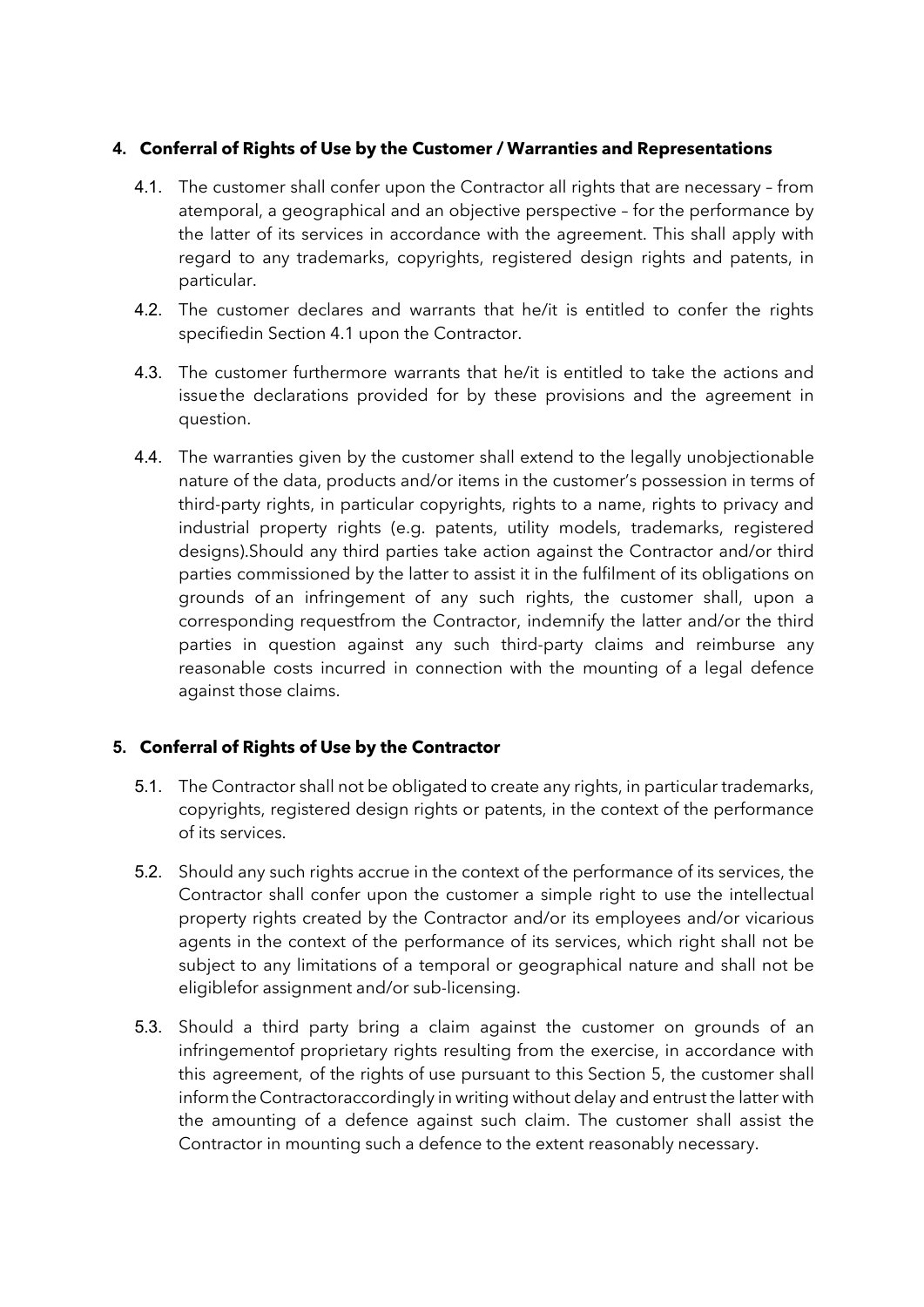#### **6. Remuneration**

- 6.1. The amount of the remuneration to be paid to the Contractor for the performance of its services shall be calculated on this basis of the rates per hour, day, week, monthor year specified in the offer in question.
- 6.2. All of the prices indicated in the offer shall be subject to the applicable statutory rateof VAT. Where the amount of remuneration is subject to tax, the Contractor shall specify the tax rate and the amount of VAT separately in its invoice.
- 6.3. In the case of work carried out at the place of performance between the hours of  $1<sub>0</sub>$ p.m. and 6 a.m. or on Saturdays, Sundays or public holidays, the Contractor shall

be entitled to impose a 50 % surcharge in addition to the amount of the remuneration stipulated in the offer.

- 6.4. Unless the parties stipulate otherwise, the Contractor shall issue an invoice for the amount of the remuneration to be paid by the customer for the services performed atthe end of each calendar month.
- 6.5. The customer shall furthermore be obligated to reimburse the Contractor for all of itsnecessary additional expenses and outlay in connection with the performance of its services.
- 6.6. The customer shall be obligated to transfer the total amount indicated in the invoice issued by the Contractor into the bank account specified in the invoice within 14 days.
- 6.7. Should the customer fall into arrears on his/its payments, the Contractor shall be entitled to levy default interest in the amount of nine percentage points above the base interest rate.

# **7. Obligation to Co-Operate**

- 7.1. The customer shall be obligated to comply with all of the co-operation obligations incumbent upon him/it and to assist the Contractor in the performance of its services to the extent reasonably necessary. In particular, the customer shall provider the Contractor with all of the data, documents and information required by the latter for the due fulfilment of its obligations in accordance with both the offer in question and these provisions.
- 7.2. The customer shall also urge his/its employees or agents to co-operate and, where necessary, ensure that appropriately qualified employees and agents who are familiarwith and proficient in the processes and applications for the services to be performedare on hand in the necessary number, to the necessary degree and for the necessaryperiod of time. In particular, he/it shall provide the Contractor, in advance of the latter's performance of its obligations, with the details of an appropriately qualified contact person who shall assist the Contractor in performing its services to the extentreasonably necessary. Such contact person shall, upon a corresponding request fromthe Contractor, be placed at the latter's disposal for the entire duration of the term ofthe agreement and shall coordinate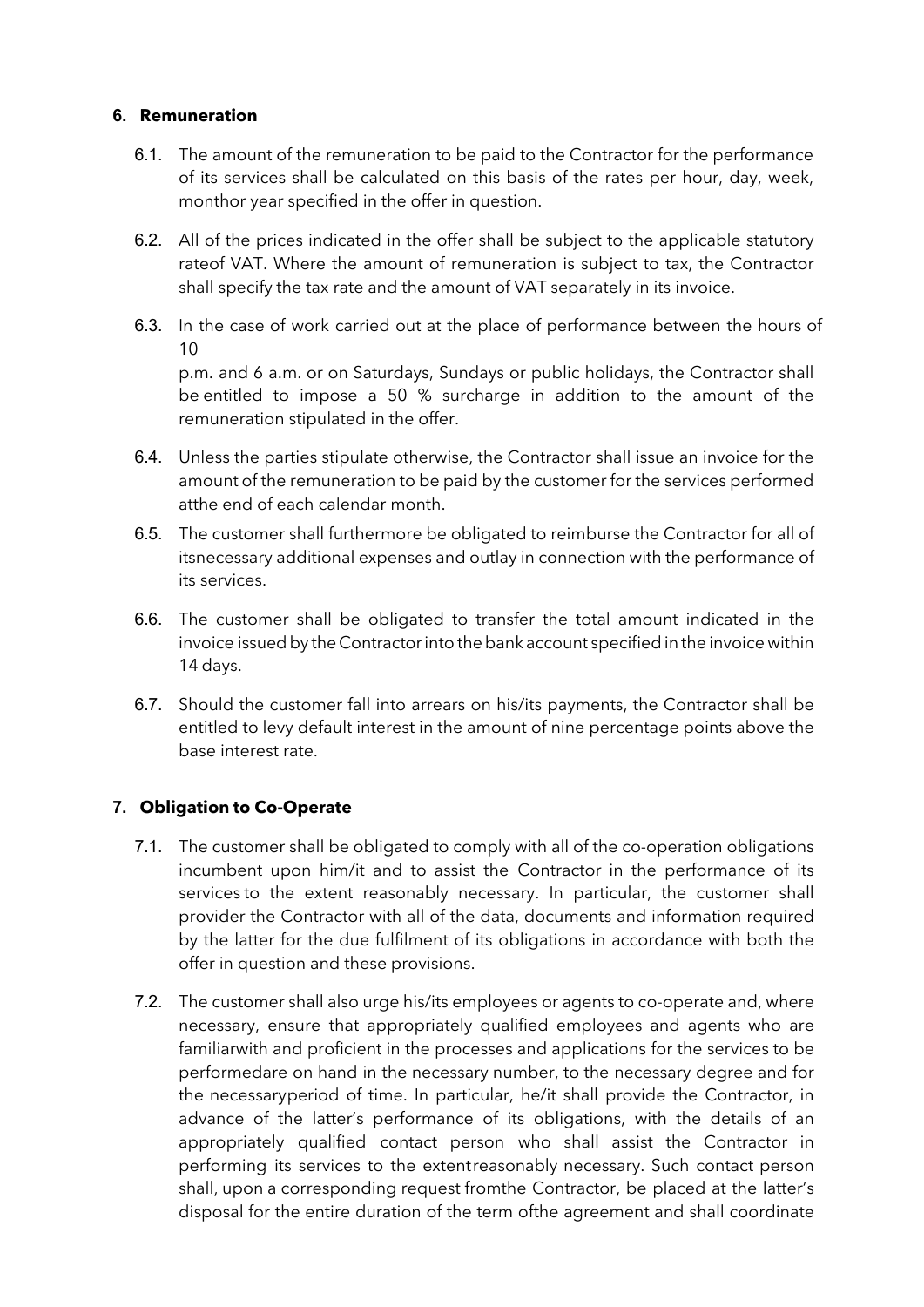the necessary contact between the Contractor and the customer's employees.

- 7.3. To the extent that this is necessary for the Contractor's performance of its services and may reasonably be expected of the customer, the customer shall grant the Contractor and its vicarious agents access to its premises, networks and computer systems. He/it shall furthermore and at its own expense provide the Contractor and its vicarious agents with the working materials required by the latter for the performance of the services to the necessary extent, in particular access to its organisational and technical IT/telecommunications infrastructure, information, officematerials, data, test data, software products and hardware.
- 7.4. The customer assures that he/she is bound by his time-related commitments such as appointments. The contractor reserves the right to charge in full for appointments not cancelled in due time. This also applies to all costs incurred due to the cancellation, e.g. travel expenses or room fees. Timeliness shall be determined by whether the contractor is able to invoice the agreed time periods elsewhere in at least an equivalent manner. This is always assumed if individual appointments are not cancelled by the client at least 24 hours in advance, full-day meetings at least one week in advance. In this case, no proof is to be provided by the contractor and he will fully charge the customer.

# **8. Liability**

- 8.1. The Contractor shall be liable for any financial losses incurred only to the extent thatthese are due to a grossly negligent or wilful breach of obligation on its part or on thepart of one of its legal representatives or vicarious agents. The limitation of its liabilityshall not apply in the case of any damage incurred as a result of the breach of an obligation the due fulfilment of which is essential for the proper execution of this agreement and may ordinarily be relied upon by the customer (material contractual obligation), or as a result of loss of life, physical injury or damage to health due to a negligent breach of obligation on the part of the Contractor or a wilful or negligent breach of obligation on the part of one of its legal representatives or vicarious agents.The Contractor shall not be subject to any more extensive liability.
- 8.2. Should the Contractor, in the context of the performance of its advisory services, make use of any examples or presentations relating to other, previously implementedprojects or previously developed concepts, the specific examples and/or presentations shall not form part of the advisory services to be performed and shall not be specifically intended for use by the customer. Should the customer use these examples/presentations without previously modifying them in accordance with his/itsown requirements, the Contractor shall not be liable for any damage that may be incurred as a result of such use.
- 8.3. The provisions of the German Product Liability Act (Produkthaftungsgesetz) shallremain unaffected by the foregoing limitations on liability.
- 8.4. However, the extent of any liability on the part of the Contractor shall be limited to theamount of the damage that may be deemed likely to occur in in the context of the type of transaction and contractual arrangements in question. The Contractor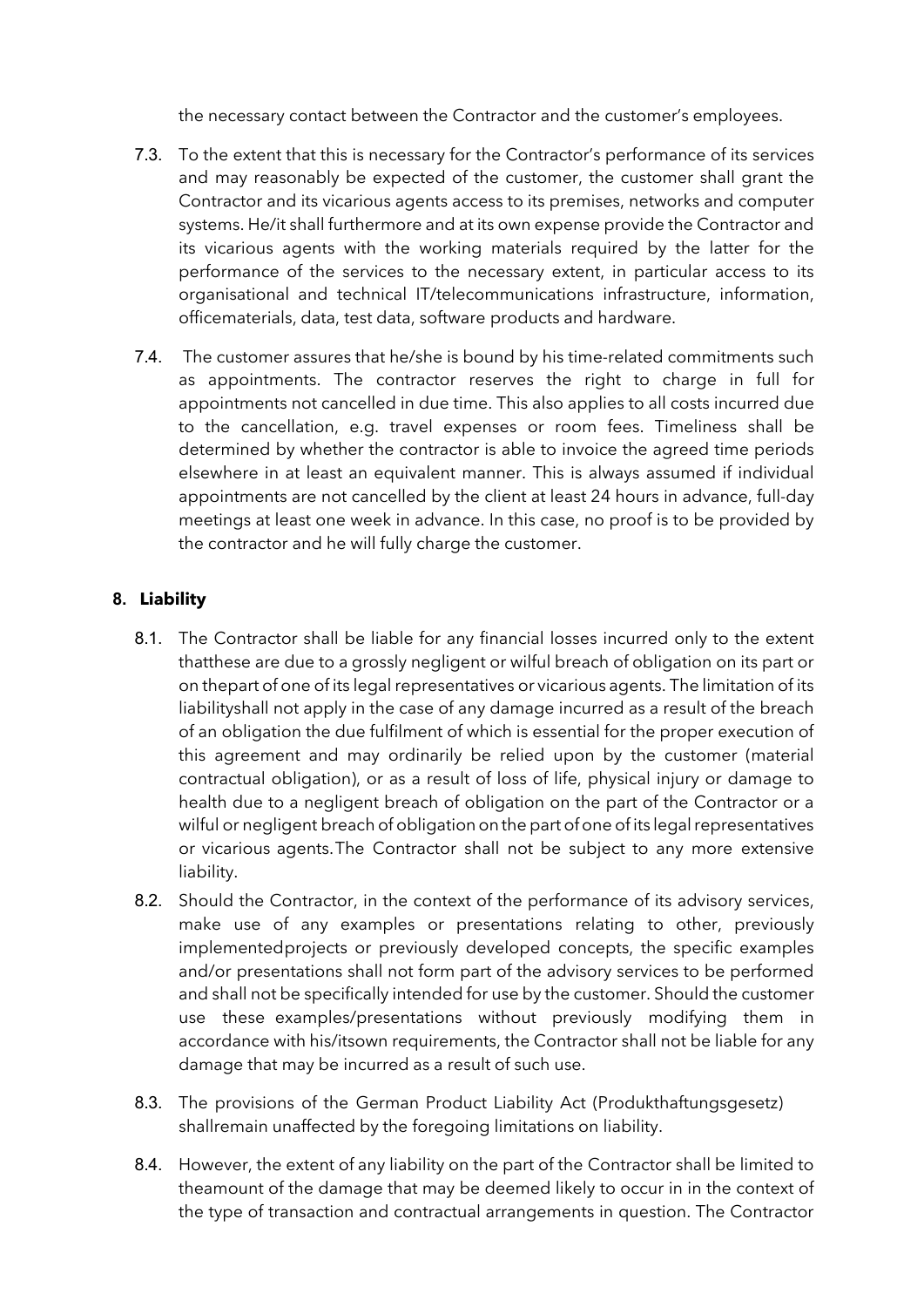shall be liable for any loss of data only in the amount of the expense which would typicallybe incurred in connection with the recovery of duly and routinely backedup data.

8.5. All liability claims accruing on grounds of a breach of obligation which is not due to the defective nature of the Contractor's performance of its services shall become time-barred after a period of six months. All other liability claims shall become time- barred after a period of one year. The application of the provisions of Section 202(1)of the BGB shall remain unaffected.

## **9. Termination of the Agreement**

- 9.1. Unless the offer stipulates otherwise, the term of the agreement shall be of unlimitedduration.
- 9.2. Each of the parties shall be entitled to terminate the agreement with one month'snotice to the end of a given calendar month.
- 9.3. In addition, the parties shall be entitled to terminate the agreement on exceptionalgrounds for cause.
- 9.4. Notice of termination of the agreement must be effected in writing. The transmissionof such notice of termination via fax or e-mail shall be expressly permitted.

# **10. Confidentiality**

- 10.1. "Confidential information" within the meaning of this provision shall comprise all information and documents of the other party in each case which are either designated as confidential or are to be deemed to be confidential in light of the givencircumstances. This shall comprise – but not be limited to – information pertaining to operational procedures, business or trade secrets and business relationships, in particular.
- 10.2. The customer and the Contractor shall be obligated to maintain the confidentiality ofall confidential information acquired by them in connection with the contractual relationship between the parties and refrain – where this is not necessary for the fulfilment of the agreement – from disseminating such information to any third parties and from using it for purposes other than those stipulated by the agreement. This shall likewise apply to any information provided in the run-up to the conclusion of theagreement.
- 10.3. The confidentiality obligation pursuant to Section 10.2 shall not apply to informationwhich:
	- a. Was already known to the other party upon the conclusion of the agreement,
	- b. Was already in the public domain at the time of its dissemination, without this being due to any breach of the confidentiality obligation by the other party,
	- c. Was approved for dissemination pursuant to an express written declaration fromthe other party to that effect,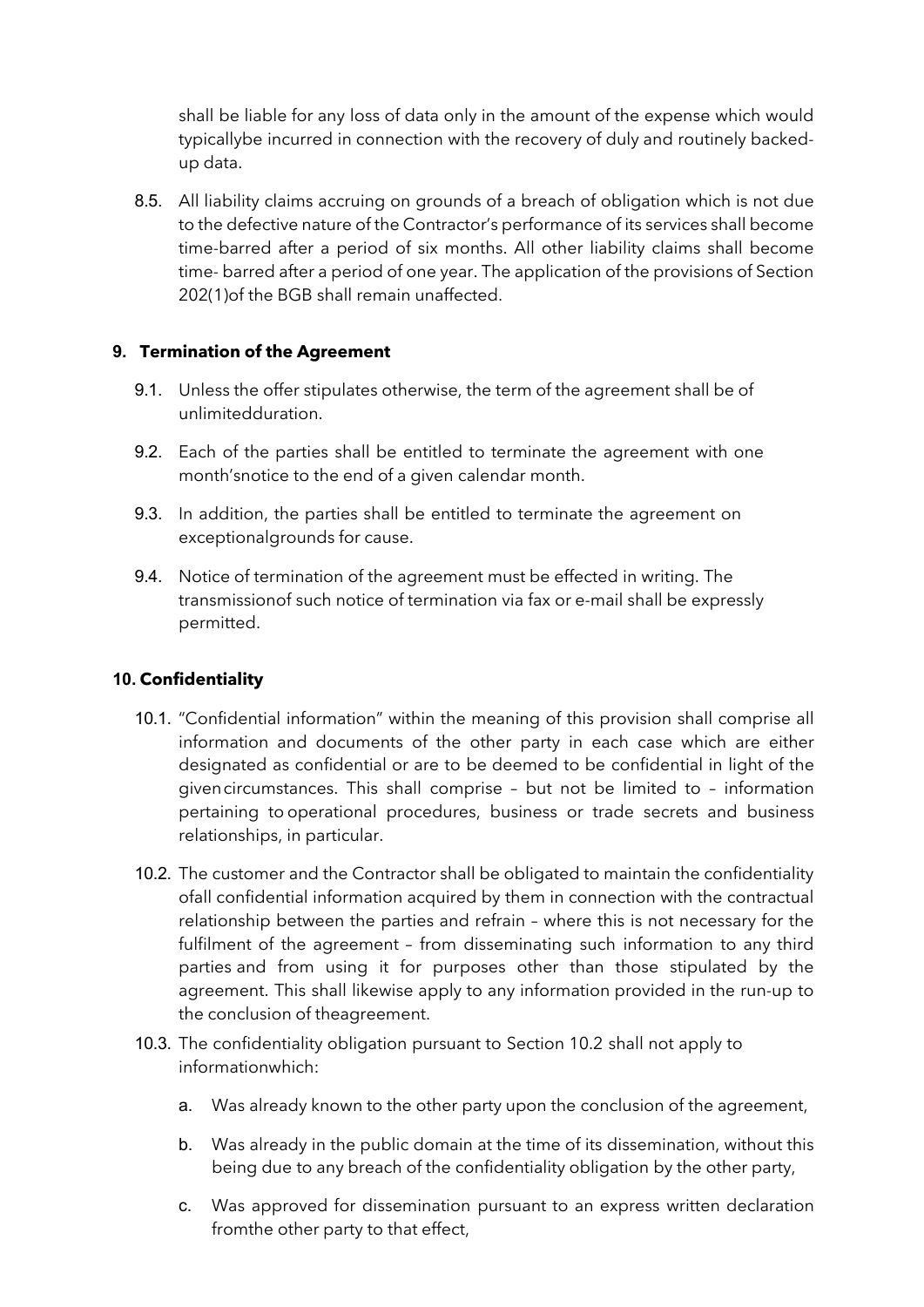- d. Was legitimately acquired by the other party from other sources not imposing anyrestrictions as to confidentiality, provided that the dissemination and use of this confidential information does not constitute either a breach of contractual arrangements or an infringement of statutory provisions or an official decree,
- e. Was developed by the other party himself/itself without any access to the confidential information of the party in question,
- f. Must be disclosed pursuant to either statutory provision of information, notification and/or disclosure obligations or official decree. The party under suchobligation to disclose the information shall, to the extent permissible, inform the other party accordingly as soon as possible and assist the latter to the best of his/its ability in contesting the enforcement of such obligation.
- 10.4. Should one of the parties be made aware of confidential information by a third party,he/it shall be obligated to inform the other party accordingly in writing without delay.

## **11. Retention and Safeguarding Measures**

- 11.1. The Contractor shall retain all of the documents that are necessary for the performance of its services for the duration of the term of the agreement and return them to the customer upon the expiration of this agreement. The customer shall be entitled to demand the return of all documents handed over in connection with the agreement at any time should the collaboration between the parties be prematurely terminated, irrespective of the grounds for such termination. The Contractor shall hand the documents over to the customer within ten business days of a corresponding request from the latter. The Contractor shall, at the customer's request, destroy the aforementioned documents instead of handing them over to thecustomer within 30 days of a corresponding request from the latter; the cost of doingso shall be borne by the customer. This shall not apply to documents containing a description of the subject matter of the agreement or the services to be performed bythe Contractor (so-called "service specifying documents"), which the Contractor shallbe permitted to retain for the duration of the application of both the contractually stipulated and the statutorily prescribed warranties, provided that the application thereof has not effectively been precluded.
- 11.2. All documents and objects provided to the Contractor by the customer for the purposes of the fulfilment of this agreement shall be and remain the property of the customer at all times.

### **12. Data Protection**

12.1. The parties, and any third parties acting on their behalf, shall observe the currentlyapplicable provisions of data protection legislation.